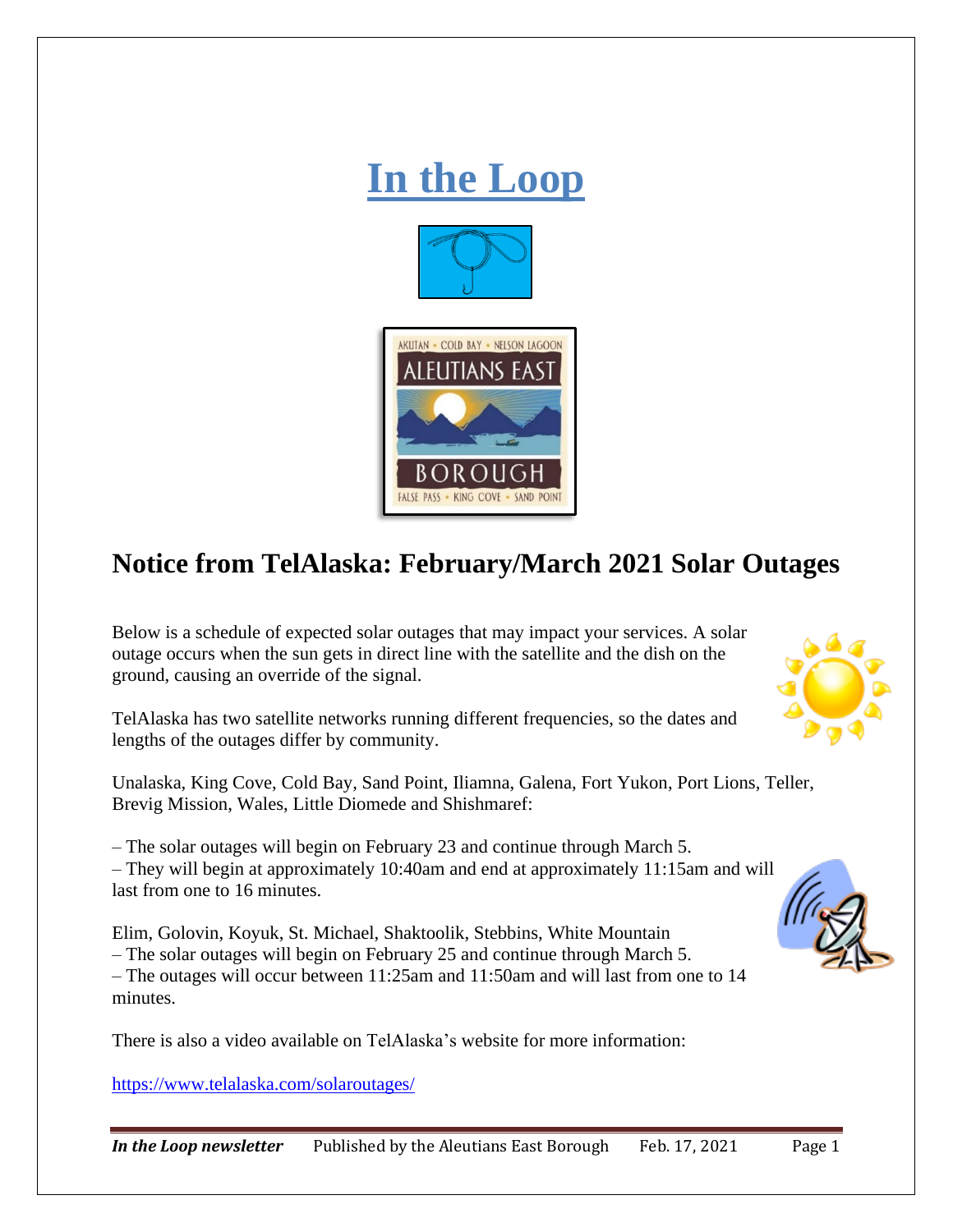# **Are you** struggling to pay your rent or utility bills?

#### We may be able to pay up to 12 months.

You may qualify for Alaska Housing Rent Relief if you rent your home and meet certain income criteria. live in an overcrowded or unsafe rental household - such as risk of domestic violence - or COVID has reduced your income. The application process is easy, safe and confidential. To find out if you are eligible and apply, go to:

### **AlaskaHousingRelief.org**

Call or text "relief" to 1-833-440-0420 toll-free





**For more information, visit this link**: **<https://www.alaskahousingrelief.org/renters>**